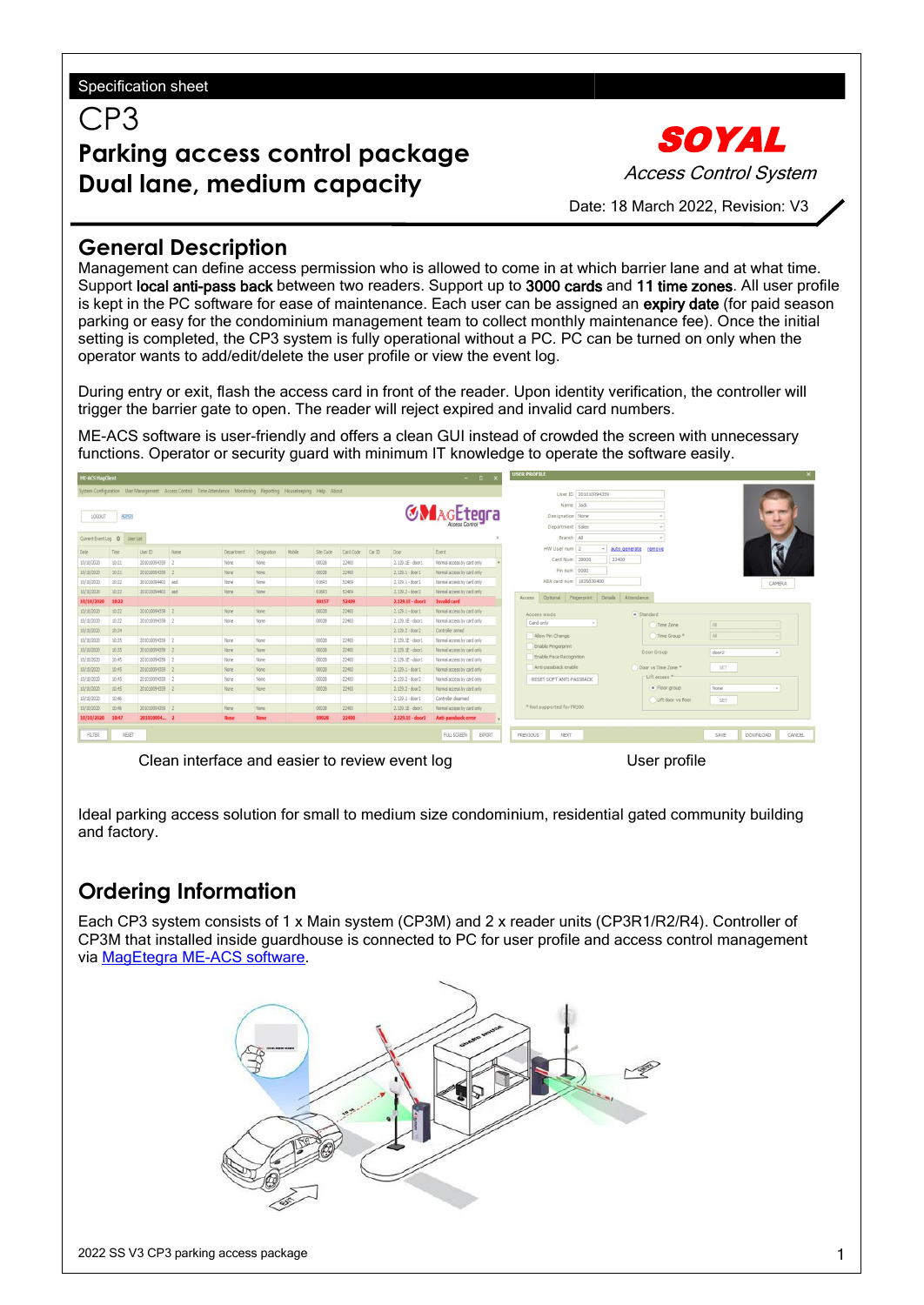## **Main system unit - CP3M**

|       | Equipment                                      |                                                                                                                                                                                                                                |
|-------|------------------------------------------------|--------------------------------------------------------------------------------------------------------------------------------------------------------------------------------------------------------------------------------|
| 1 pcs | SOYAL <b>AR716-E02</b> dual-door<br>controller | The Magazine of the Magazine of the Company of the Company of the Company of the Company of the Company of the Company of the Company of the Company of the Company of the Company of the Company of the Company of the Compan |
| 1 pcs | 12V, 3A power supply                           |                                                                                                                                                                                                                                |
| 2 pcs | Relay with base                                |                                                                                                                                                                                                                                |
| 1 pcs | Metal box with cam lock                        |                                                                                                                                                                                                                                |
| 1 pcs | SOYAL AR321CM RS485 to USB<br>converter        |                                                                                                                                                                                                                                |
| 2 set | MAG barrier gate with loop<br>detector         |                                                                                                                                                                                                                                |

#### Recommended surge protector:

|            | Equipment                                                                            |
|------------|--------------------------------------------------------------------------------------|
| <b>DCS</b> | TP 4/12 to protect WG1 and WG2<br>at controller.                                     |
| 3 pcs      | C-240AC to protect AC230 power<br>at main MCB and 2 barrier gate.                    |
| 4 pcs      | MD-4CCU12V for UP, COM,<br>DOWN and STOP input signal at<br>both barrier gate board. |



# **Reader unit for short range – CP3R1**

Affordable short-range reader (8 cm). The user winds down the car window to flash the card. This allows the guard to verify the person inside the car for any suspicious intention.



| Qty   | Equipment                     | Recomme |
|-------|-------------------------------|---------|
| 2 pcs | SOYAL <b>AR721H</b> reader    | Qtv     |
| 2 pcs | Gooseneck                     | 2 pcs   |
| Any   | Support CDS18 proximity cards |         |

#### Recommended Surge Protector

|       | Equipment                                               |
|-------|---------------------------------------------------------|
| 2 pcs | PD-12FG to protect RS485 data and<br>12V at the reader. |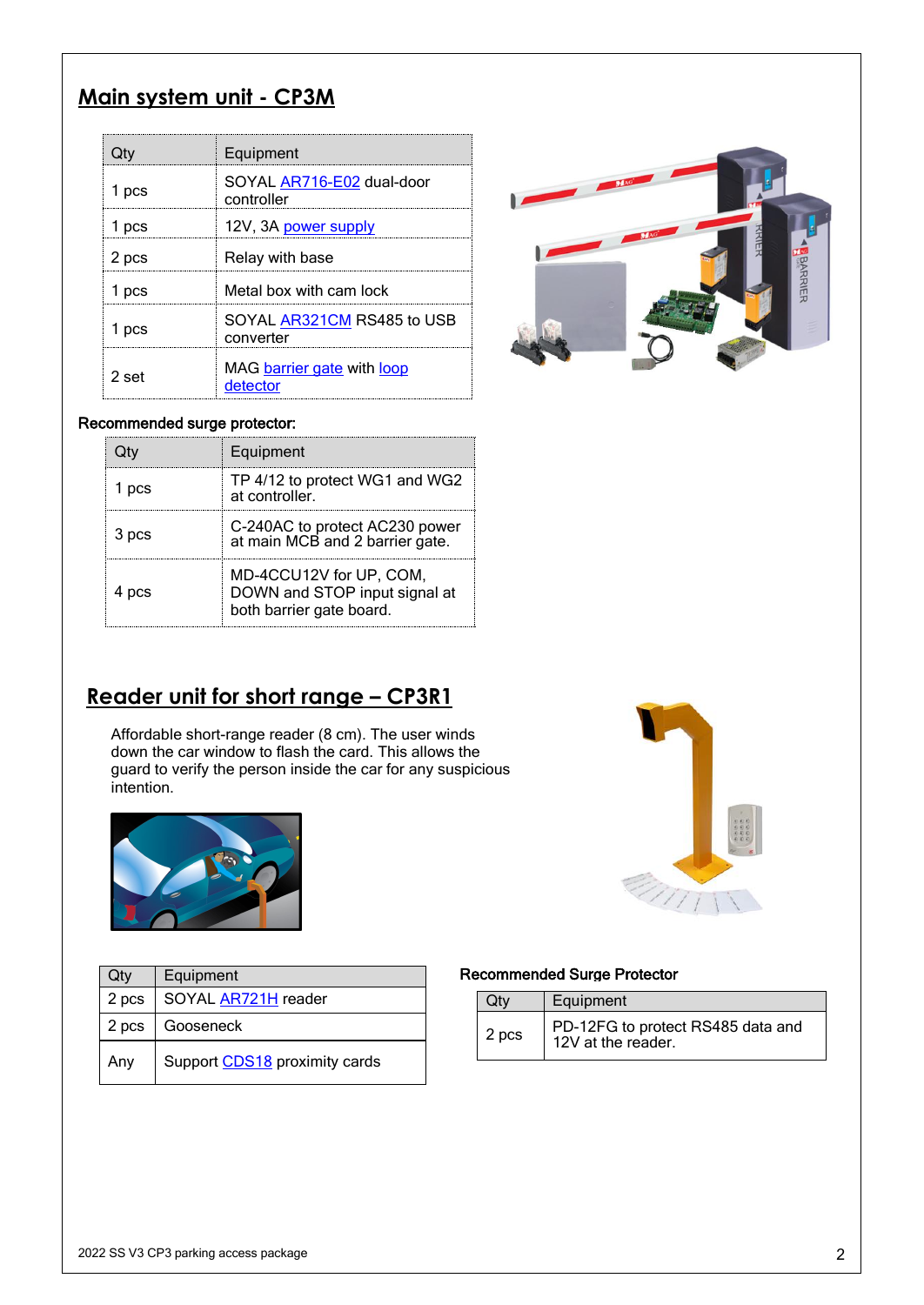# **Reader unit for medium range – CP3R2**

Best value mid-range reader (70 cm-120cm). Reading range depends on the solar film used. User no needs wind down the window; just flash the card from the comfort inside the car. It is more convenient and eliminates the problem of the hand getting wet during rain.



| ö<br>M, |  |
|---------|--|
|         |  |

| Qty   | Equipment                                         |       | <b>Recommended Surge</b> |
|-------|---------------------------------------------------|-------|--------------------------|
| 2 pcs | MAG AR200U reader with 19.2V DC<br>power adapter. | Qty   | Equipme                  |
| 2 pcs | Gooseneck.                                        | 4 pcs | PSP24 t<br>at AR20       |
| 2 pcs | Weatherproof acrylic housing and<br>bracket.      |       | guardho                  |
| Any   | Supports CDS18L long-range card                   |       |                          |

#### Recommended Surge Protector

| Equipment<br>Qtv                                                                                |  |
|-------------------------------------------------------------------------------------------------|--|
| PSP24 to protect 19.2V DC power input<br>at AR200U and power adapter in<br>4 pcs<br>guardhouse. |  |

## **Reader unit for long range – CP3R4**

AR300U Xclone is an ultra-high frequency (UHF) longrange reader that reads up to 10 meters (free air reading) to open the barrier gate ahead of time for smoother traffic. Final reading range depending on the type of solar film installed on the car, interference at the site and proper card reading angle.

AR300U Xclone has been approved by SIRIM to comply 919Mhzto 923Mhz frequency as required by Malaysia regulation. It is not affected by Malaysia's TnG RFID sticker.